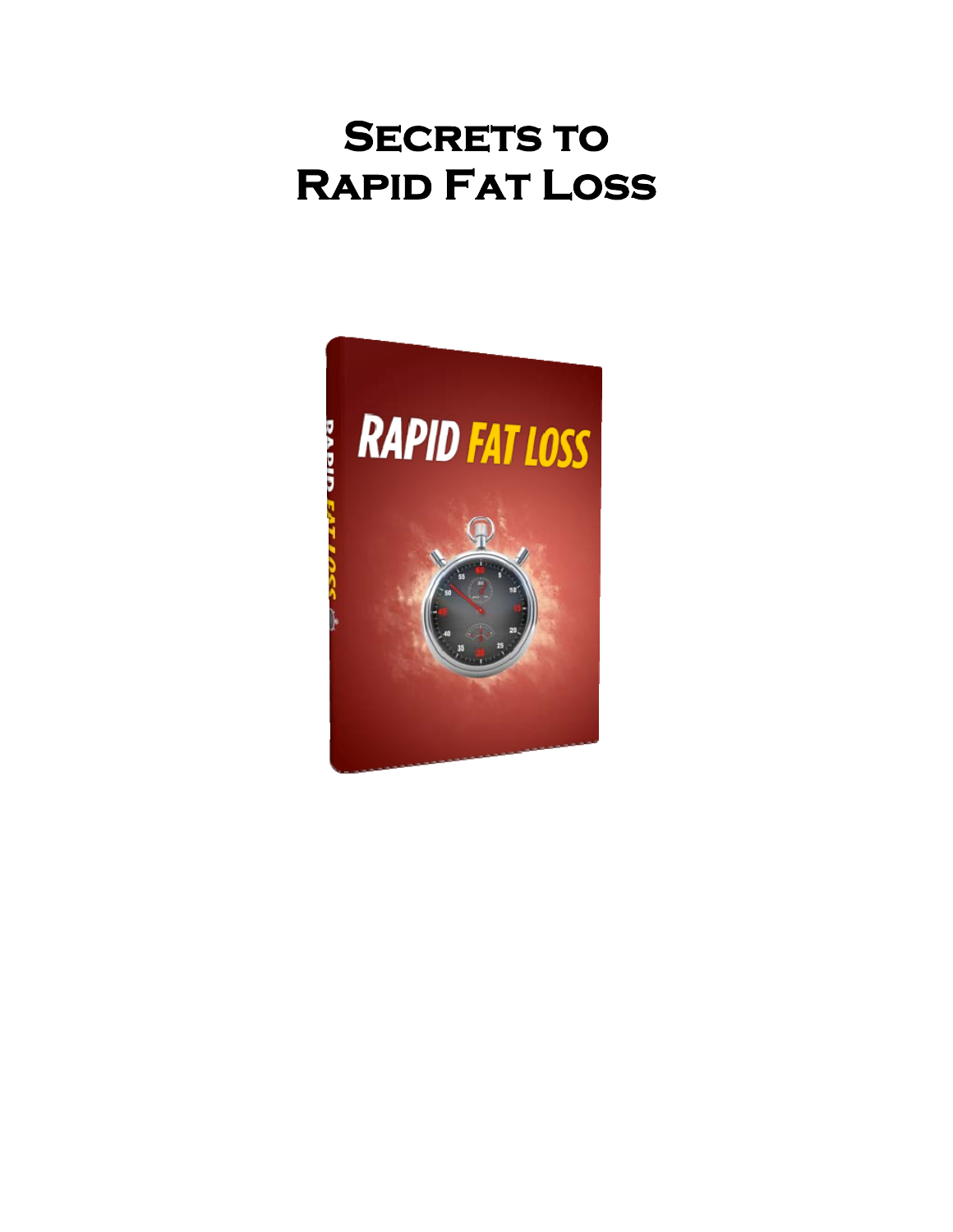# **Secrets to Rapid Fat Loss**

Shedding pounds overnight may seem like something out of a children's book. But fast and furious weight loss doesn't come to you courtesy of magic, fairy godmothers, handy little elves, or dreams. They come via knowledge, dedication, and lots of sweat.

So if you play your cards right, you'll can lose all the weight you want without ever consulting a genie or a fancyhatted wizard. Take the steps seriously and you'll even be able to drop unwanted pounds without compromising your good health in the short- and long-term.

Ready to learn a few tried-and-true ways to get your weight down and your confidence up in a matter of a few weeks? Here we go!

# **Secret 1: Work Out More**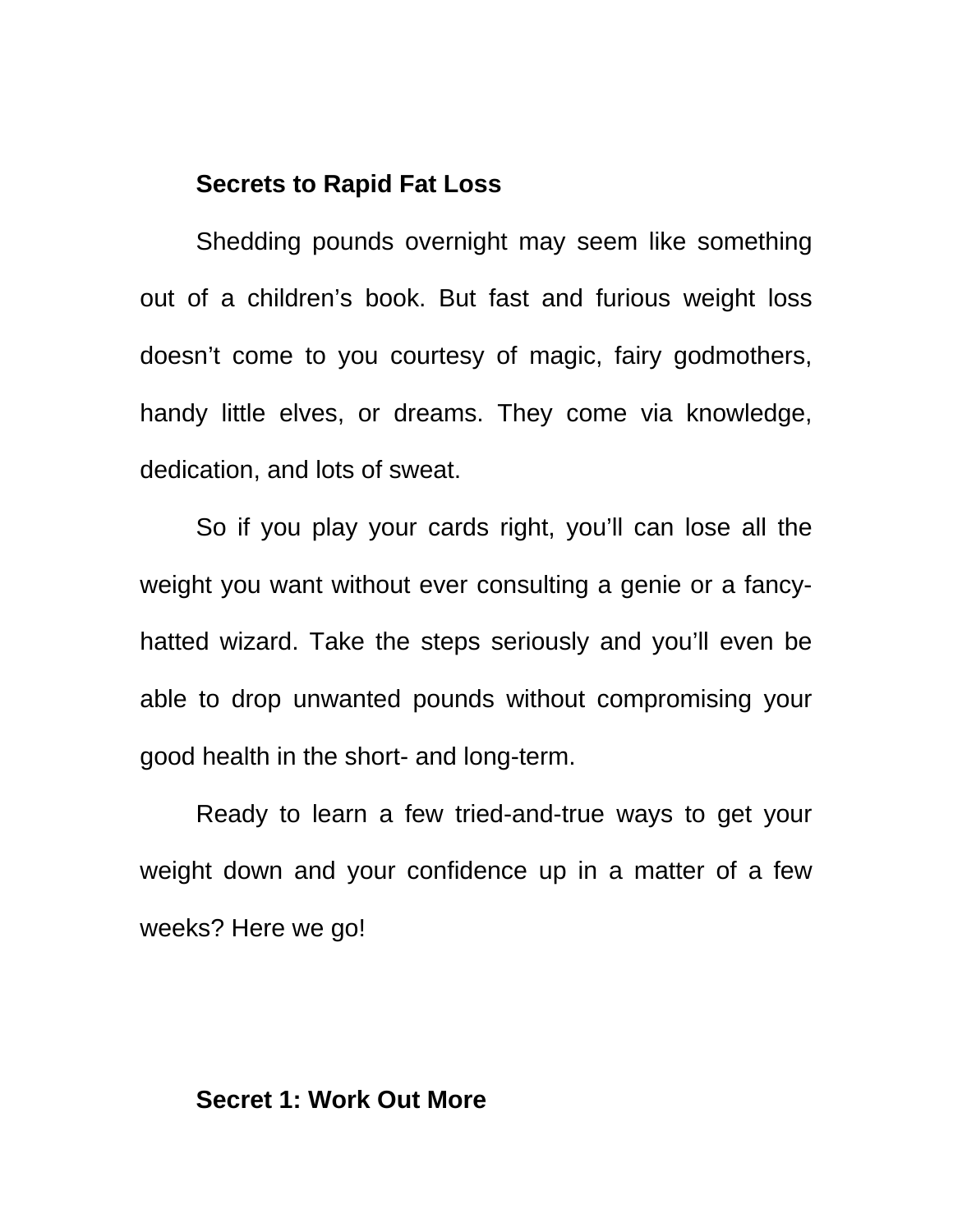It is recommended that to remain healthy, you should get 30 minutes of exercise three to five days a week. Unfortunately, if that's all the time you're spending in the gym, that's not going to cut it if your goal is rapid fat loss.

Instead, you're going to have to increase the amount of time you spend in the gym pumping iron, swimming laps, running on the treadmill, working on the stair stepper, and riding the stationary bicycle.

If you usually spend 30 minutes in intense exercise a few days a week, double it to 60 minutes, and do it every day of the week. It may seem difficult the first couple days, but your body will adjust. Just be careful—if you're already pushing yourself pretty hard for an hour or so, you can't double your time in the gym unless you plan on eating right before or during your workout. Otherwise, your body will crash pretty quickly, leaving you with fatigue that will make it hard to return to the gym tomorrow and ultimately cause you to reduce your fat-burning abilities.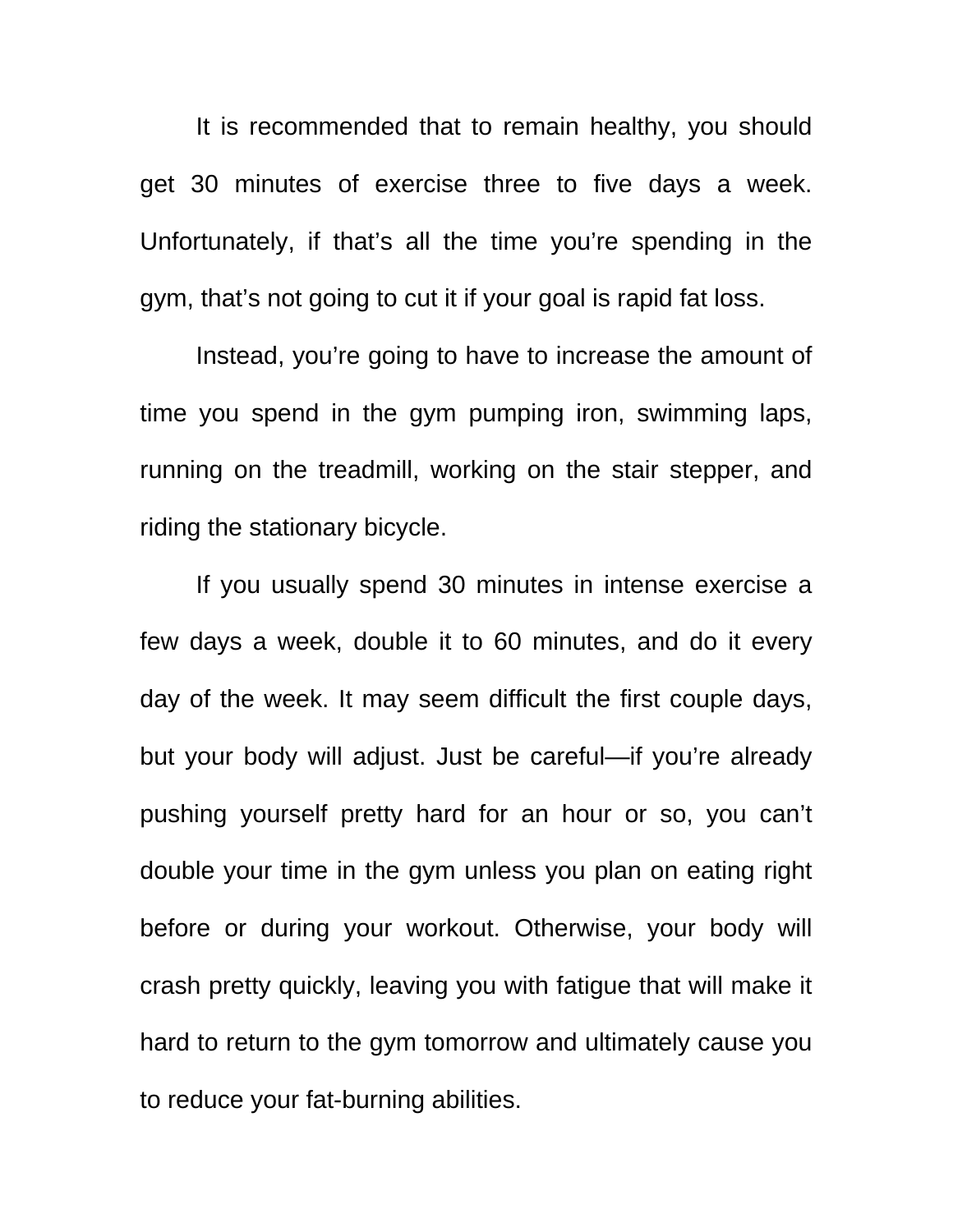# **Secret 2: Stay Active Elsewhere**

Burning fat means more than working out a lot. You'll also need to modify your habits at home, work, and beyond. This means parking in no-man's land so you can walk an extra 100 steps to get inside the grocery store, taking the steps instead of the elevator, and firing your lawn boy so you can push the mower yourself.

It also means dropping for 20 quick push-ups or sit-ups before and after company meetings and going for a walk when you find yourself getting bored and thinking of all the fattening foods you could enjoy as you watch your favorite television shows. In other words, rapid fat loss depends on you being very intentional in your quest for a more active lifestyle that encompasses every aspect of your daily routine.

#### **Secret 3: Eat Better**

For maximum fat loss, you're going to also have to pay very close attention to what you eat. While you may be accustomed to rewarding yourself for a good week or two of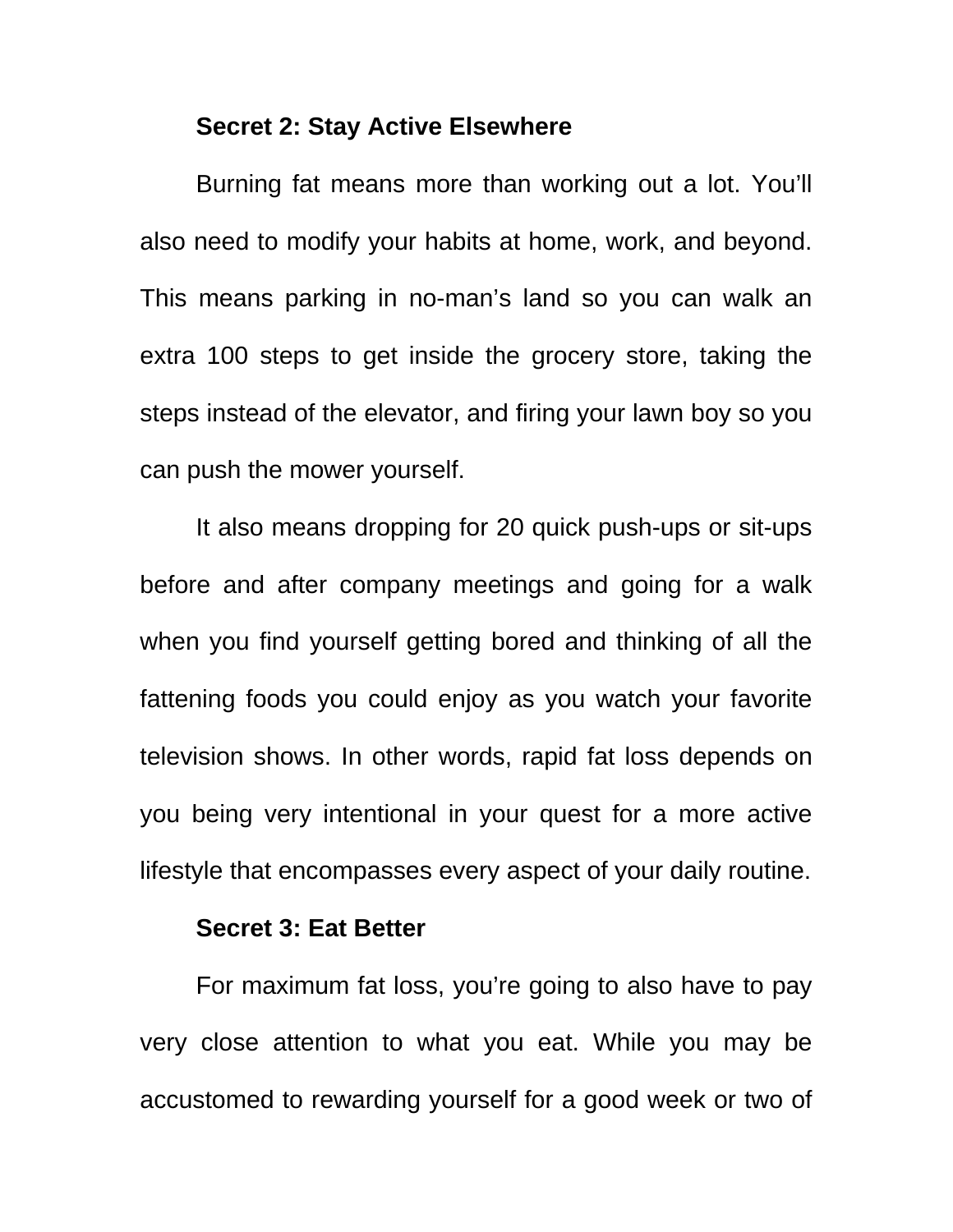dieting, you can't do that any more if you want rapid fat loss. Because trimming down fast means trading out anything and everything that doesn't benefit your body for useful foods filled with vitamins and nutrients that power up your body and don't slow it down.

Thinking of having canned pasta tonight? Trade it for whole-wheat pasta that you make yourself. Have a love for whole milk? You're going to have to go skim if you want to get slim. Feel the need to cap off your meals with just a bite of something sweet? Your sweet tooth is going to have to go hungry for a while.

Essentially, you need to eat a diet based on fruits and vegetables. Toss in some egg whites and skinless chicken breasts, fish, and soy products, and you'll be well on your way to eating a diet worthy of fast fat reduction.

You'll also want to avoid foods that increase your body's water retention. By shaving the salt and starch out of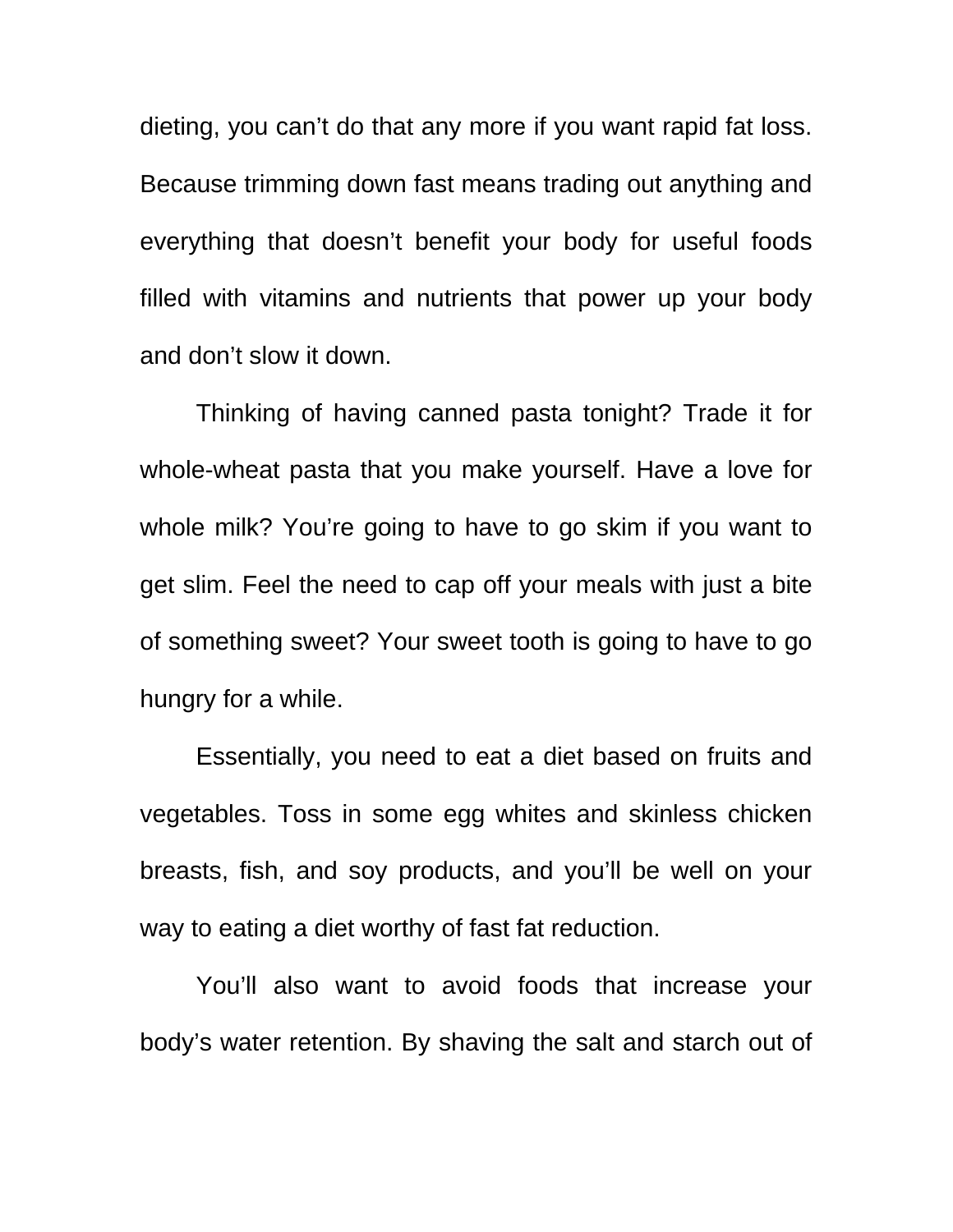your diet, you should be able to experience noticeable weight loss in a matter of days.

## **Secret 4: Eat Less**

While you're swapping out your fat-filled foods for lowfat alternatives and trading out your desserts for fresh fruit, you should also attempt to eat less food overall. The lowest amount of calories you can eat healthily is 1,050 a day, though 1,200 is a recognized norm that dietitians consider safe for the average Joe or Jo to try at home.

In order to reduce the amount of calories and fat you consume each day, you'll need to take three steps. First, drink more water. How much? How about half a gallon more than you're drinking right now. An easy way to make the increase is by drinking a tall glass of water before sitting down for your meals. This helps you feel fuller and makes it easier to cut back on the calories you consume at breakfast, lunch, and dinner.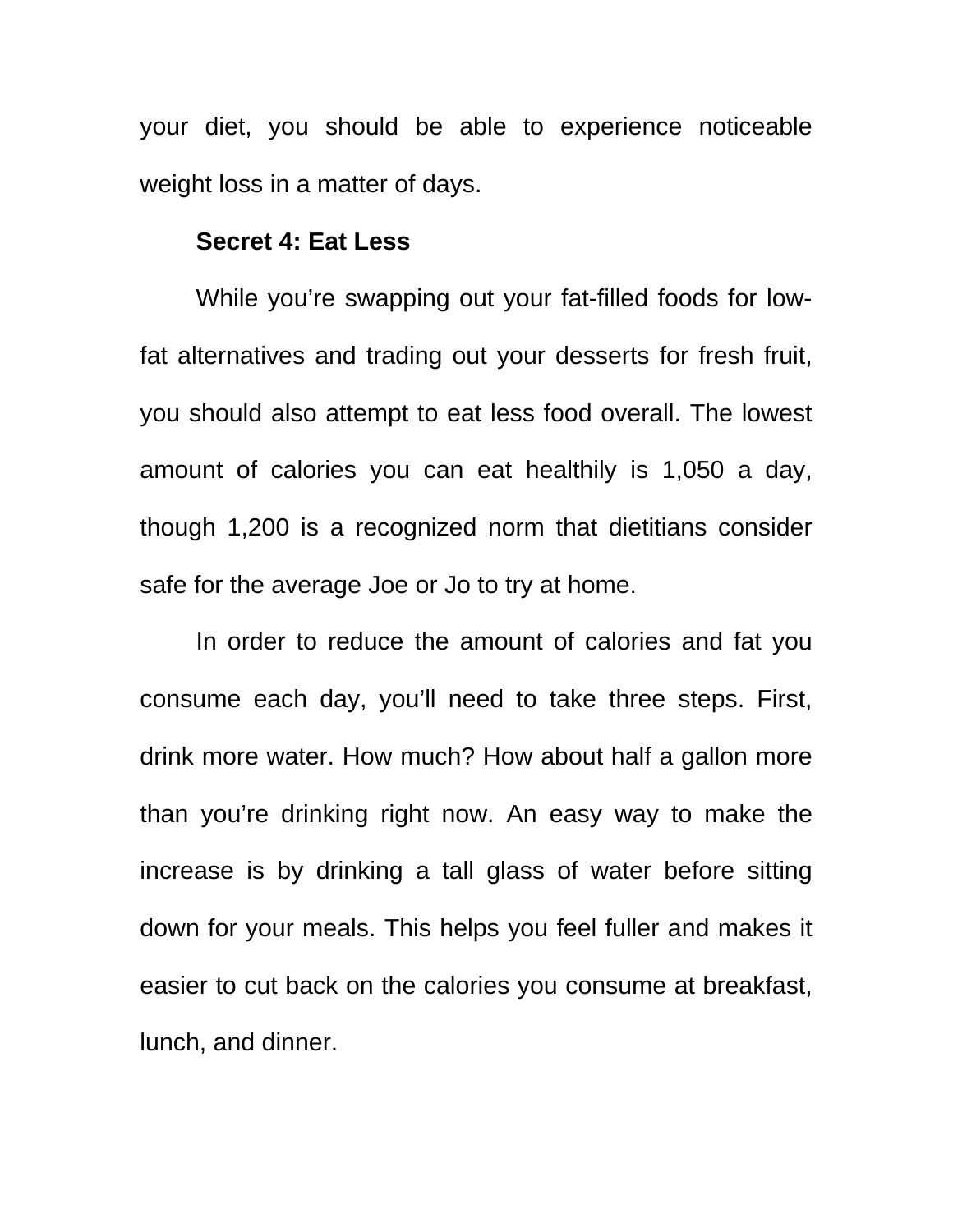Second, increase the number of times you eat from three to five or six. Just like drinking more water, eating more often (as long as the meals are smaller than your typical breakfasts, lunches, and dinners) causes your body to feel full throughout the day. Ultimately, this prevents you from accidentally getting so hungry that you throw all your hard work away on two cheeseburgers and a pile of greasy fries that are calling out your name.

And for a last tip, only eat when you're sitting down at a proper dining room table. Don't spend much time sitting down for meals? Then you'll either be really hungry or learn to make time for sit-down meals. This tip isn't to force you to slow down and enjoy your meals, though that is a nice perk. Rather, it's to keep you from eating more than you realize. It's much more difficult to keep track of your calorie and fat intake when you're on the move. By sitting down, you can write down what you're eating and can make sure you're not eating more than you ought.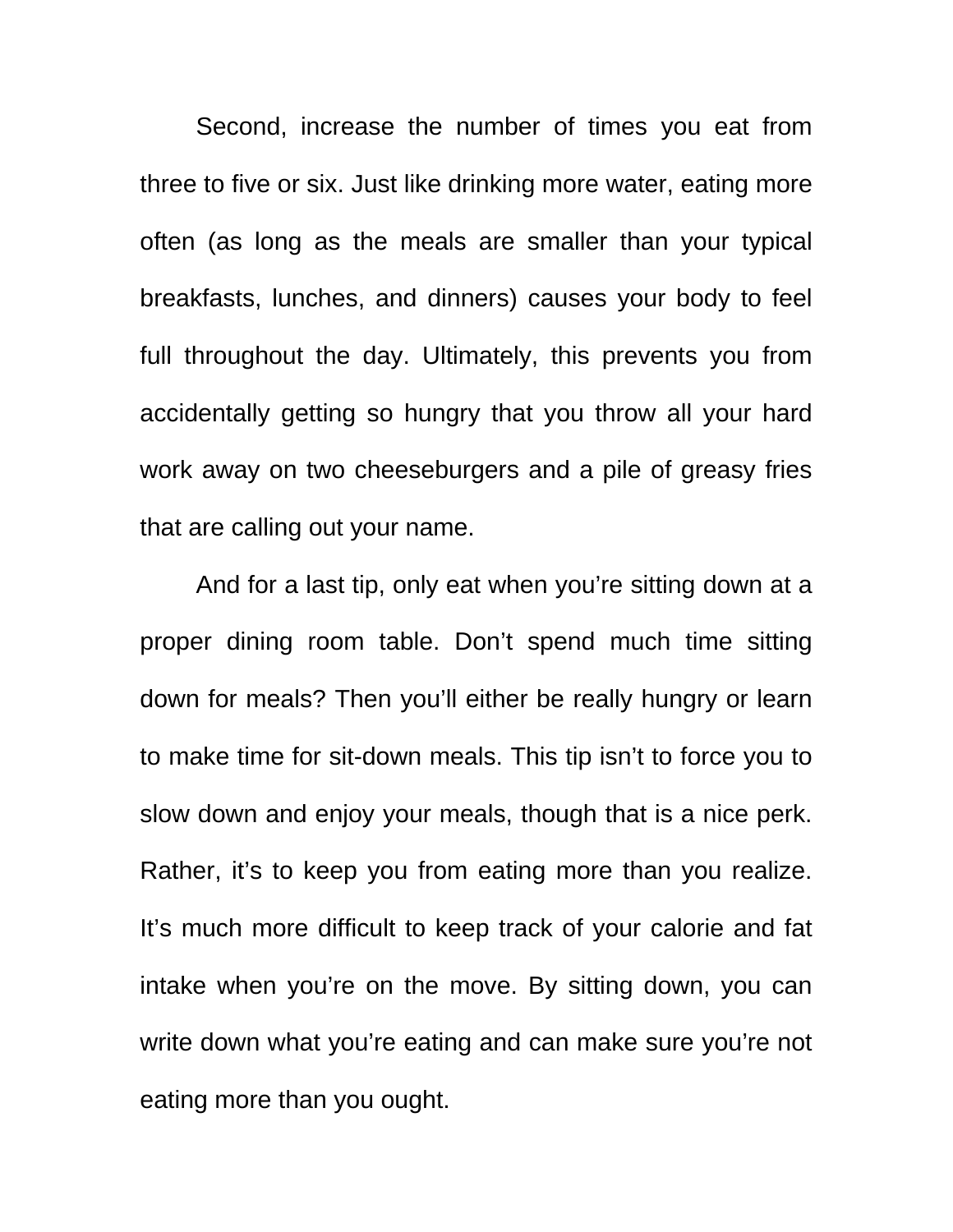### **Secret 5: Consult Your Physician**

At the end of every article that suggests a change in your exercise routine, the author is always careful to encourage you to "Check with your physician before making any lifestyle changes." The reason behind this is simple. If you've been living a sedentary lifestyle, a sudden change in what you do with your body can have negative consequences.

This may seem strange since exercise is good for you, but when your body is accustomed to no exercise, the stress you put on your body can be hazardous to your body, particularly your heart and joints.

But regardless of what kind of shape you're in, checking with your physician when you're about to embark upon a weight-loss journey is important. Your physician may have specific suggestions based on your unique health history that will help you burn fat faster. And if you're having trouble dropping weight despite increasing the amount and intensity